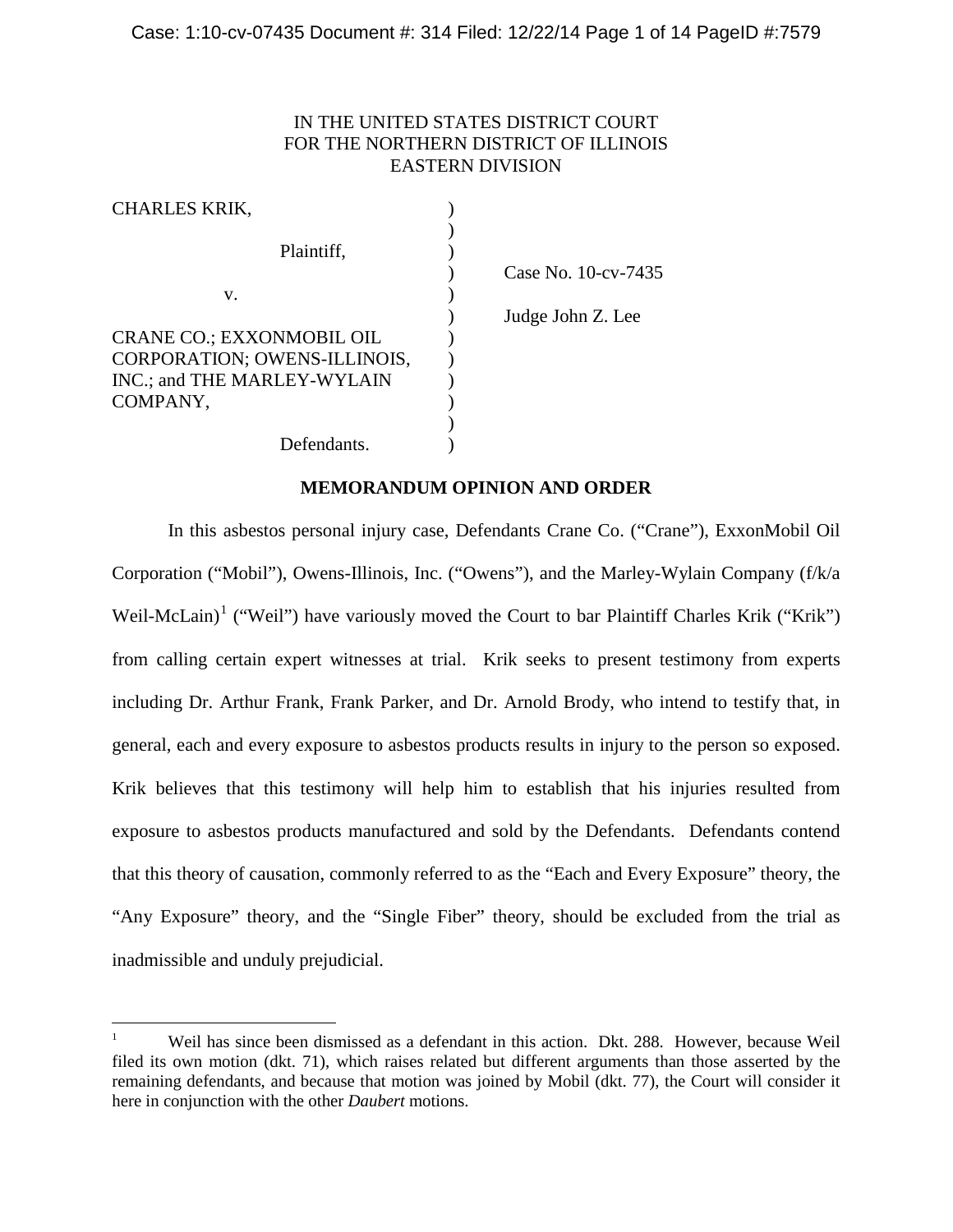Before the Court are the following motions:

- Motion to Exclude the "Each and Every Exposure" Opinion offered by Drs. Frank and Brody (filed by Crane, Weil, and Mobil) (dkt. 62, 73, 77);
- Motion to Exclude the "Any Exposure" Opinion offered by Dr. Frank (filed by Owens and Mobil) (dkt. 66, 77);
- Motion to Exclude the "Single Fiber Theory" of Dr. Frank and any others (filed by Weil and Mobil) (dkt. 71, 77); and
- Motion to Bar the Expert Opinions of Frank and Parker (filed by Mobil) (dkt.  $67^2$  $67^2$ , 76, 77);

For the reasons below, Defendants' request that the Court bar expert testimony espousing the "Each and Every Exposure" theory, the "Any Exposure" theory, and the "Single Fiber" theory is granted. The motions are denied in all other respects.

# **Legal Standard**

The admissibility of expert testimony is governed by Federal Rules of Evidence 702 and 703, and the Supreme Court's seminal cases of *Daubert v. Merrell Dow Pharm., Inc.*, 509 U.S. 579 (1993), and *Kumho Tire Co., Ltd. v. Carmichael*, 526 U.S. 137 (1999). Rule 702 allows the admission of testimony by an "expert" with the requisite "knowledge, skill, experience, training, or education" to help the trier of fact "understand the evidence or determine a fact in issue." Fed. R. Evid. 702. Experts are only permitted to testify, however, when their testimony is "(1) based upon sufficient facts or data, (2) the testimony is the product of reliable principles and methods, and (3) the witness has applied the principles and methods reliably to the facts of the case." *Id.*

<span id="page-1-0"></span><sup>2</sup> One of these motions was filed by Defendant BP America, Inc. (dkt. 67), who was dismissed from the action on November 7, 2013. Dkt. 149. However, because Mobil joined the motion, the Court will consider the arguments raised therein.  $\overline{2}$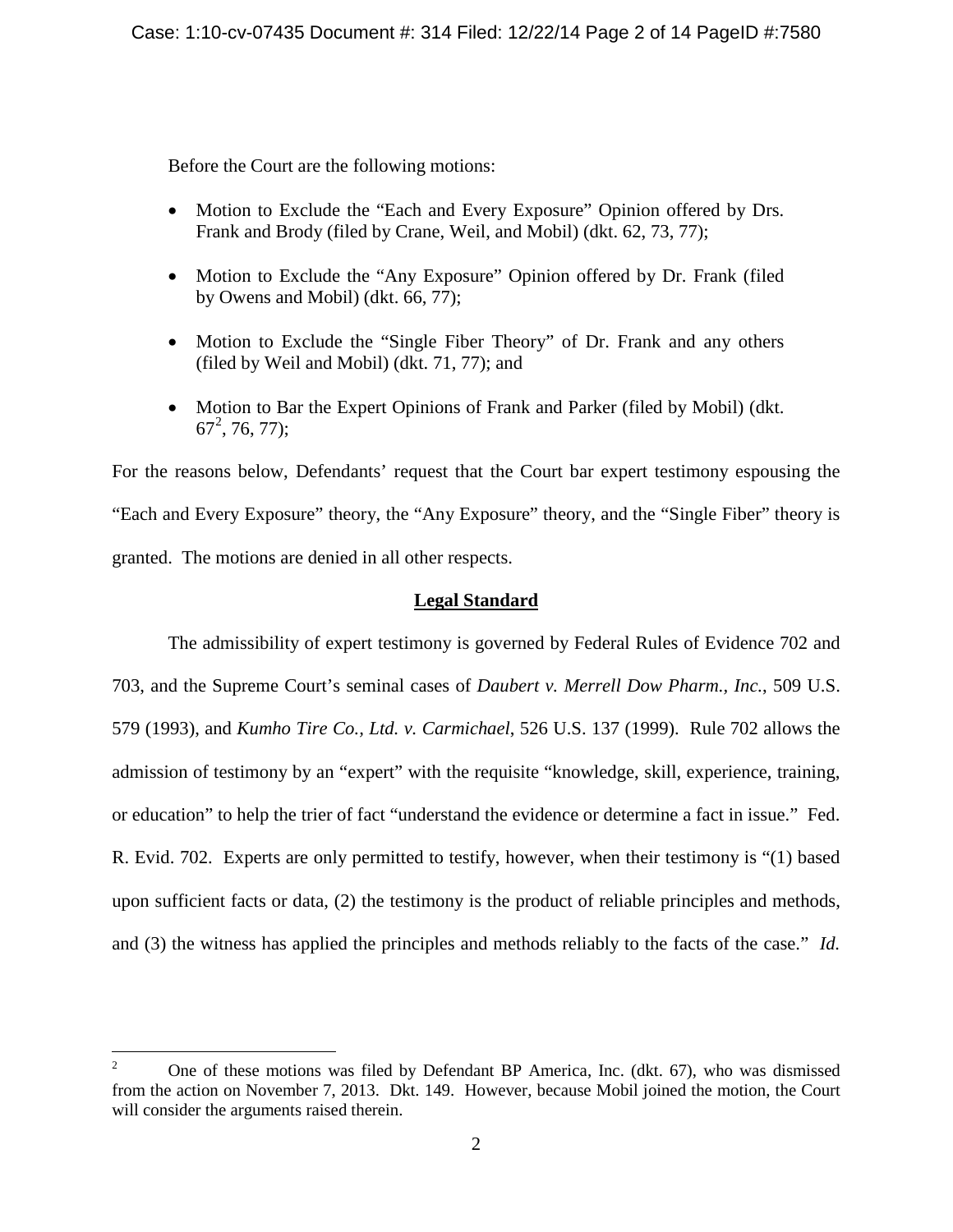#### Case: 1:10-cv-07435 Document #: 314 Filed: 12/22/14 Page 3 of 14 PageID #:7581

Rule 703 in turn provides that "[a]n expert may base an opinion on facts or data in the case that the expert has been made aware of or personally observed." Fed. R. Evid. 703.

*Daubert* requires the district court to act as the evidentiary gatekeeper, ensuring that Rule 702's requirements of reliability and relevance are satisfied before allowing the finder of fact to hear the testimony of a proffered expert. *See Daubert*, 509 U.S. at 589; *see also Kumho Tire* 526 U.S. at 147-49; *Lapsley v. Xtek, Inc.*, 689 F.3d 802, 805 (7th Cir. 2012). District courts have broad discretion in determining the admissibility of expert testimony. *See Gen. Elec. Co. v. Joiner*, 522 U.S. 136, 142 (1997); *Lapsley*, 689 F.3d at 810 ("we 'give the district court wide latitude in performing its gate-keeping function and determining both how to measure the reliability of expert testimony and whether the testimony itself is reliable'") (quoting *Bielskis v. Louisville Ladder, Inc.*, 663 F.3d 887, 894 (7th Cir. 2011)).

The purpose of the *Daubert* inquiry is to scrutinize the proposed expert witness testimony to determine if it has "'the same level of intellectual rigor that characterizes the practice of an expert in the relevant field' so as to be deemed reliable enough to present to a jury." *Lapsley*, 689 F.3d at 805 (quoting *Kumho Tire Co.*, 526 U.S. at 152). Under *Daubert*, district courts employ a three-part analysis before admitting expert testimony: (1) the expert must be qualified as an expert by knowledge, skill, experience, training, or education; (2) the expert's reasoning or methodology underlying his testimony must be scientifically reliable; and (3) the expert's testimony must assist the trier of fact in understanding the evidence or to determine a factual issue. *Bielskis*, 663 F.3d at 893-94.

The district court may apply these factors with flexibility given the different forms of expert testimony that it may be asked to consider, and the relevant factors may "be adjusted to fit the facts of the particular case at issue." *United States v. Brumley*, 217 F.3d 905, 911 (7th Cir.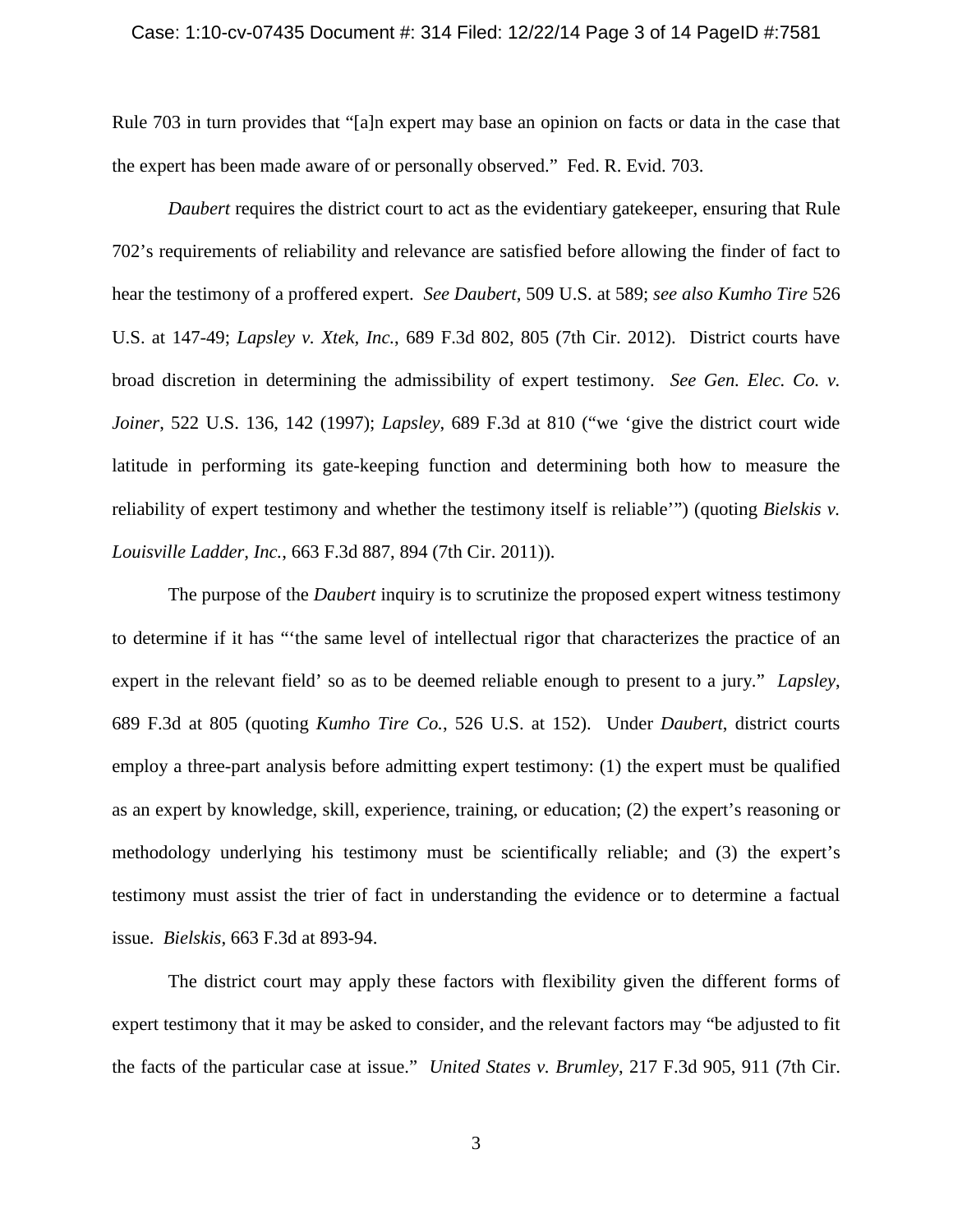2000) (citing *Kumho Tire*, 526 U.S. at 149-50). Finally, the proponent of the expert bears the burden of demonstrating that the expert's testimony would satisfy the *Daubert* standard by a preponderance of the evidence. *Lewis v. CITGO Petroleum Corp.*, 561 F.3d 698, 705 (7th Cir. 2009).

### **Analysis**

# **I. Expert Testimony Regarding the Various "Exposure" Theories**

Defendants have filed three separate motions, all of which ultimately seek to bar Plaintiff from relying upon a theory of asbestos exposure offered by asbestos plaintiffs nationwide. The theory, commonly referred to as the "Any Exposure" theory, posits that any exposure to asbestos fibers *whatsoever* constitutes an underlying cause of injury to the individual exposed.<sup>[3](#page-3-0)</sup> Krik seeks to present as experts at trial Dr. Arthur Frank, Dr. Arnold Brody, and Frank Parker. The first two are expected to testify as to the issue of medical causation, while Parker will testify in his capacity as an industrial hygienist. Defendants anticipate that each of these experts will provide testimony espousing the "Any Exposure" theory.

Defendants raise numerous arguments challenging the admissibility of this theory and ask the Court to exercise its gatekeeping function to exclude it under Rule 702 and *Daubert*. In response, Krik points to a number of cases in which courts have allowed plaintiffs to present expert testimony in support of the "Any Exposure" theory, and asks this Court to do the same. The parties do agree, however, that the Seventh Circuit has yet to weigh in upon the admissibility of the "Any Exposure" theory in an asbestos action. After considering the decisions of other courts and the record before it, the Court concludes that Krik has not established that the "Any Exposure" theory is sufficiently reliable to warrant admission under Rule 702 and *Daubert*.

<span id="page-3-0"></span><sup>3</sup> Other monikers include the "Each and Every Exposure" theory, the "Single Fiber" theory," and the "no safe level of exposure" theory.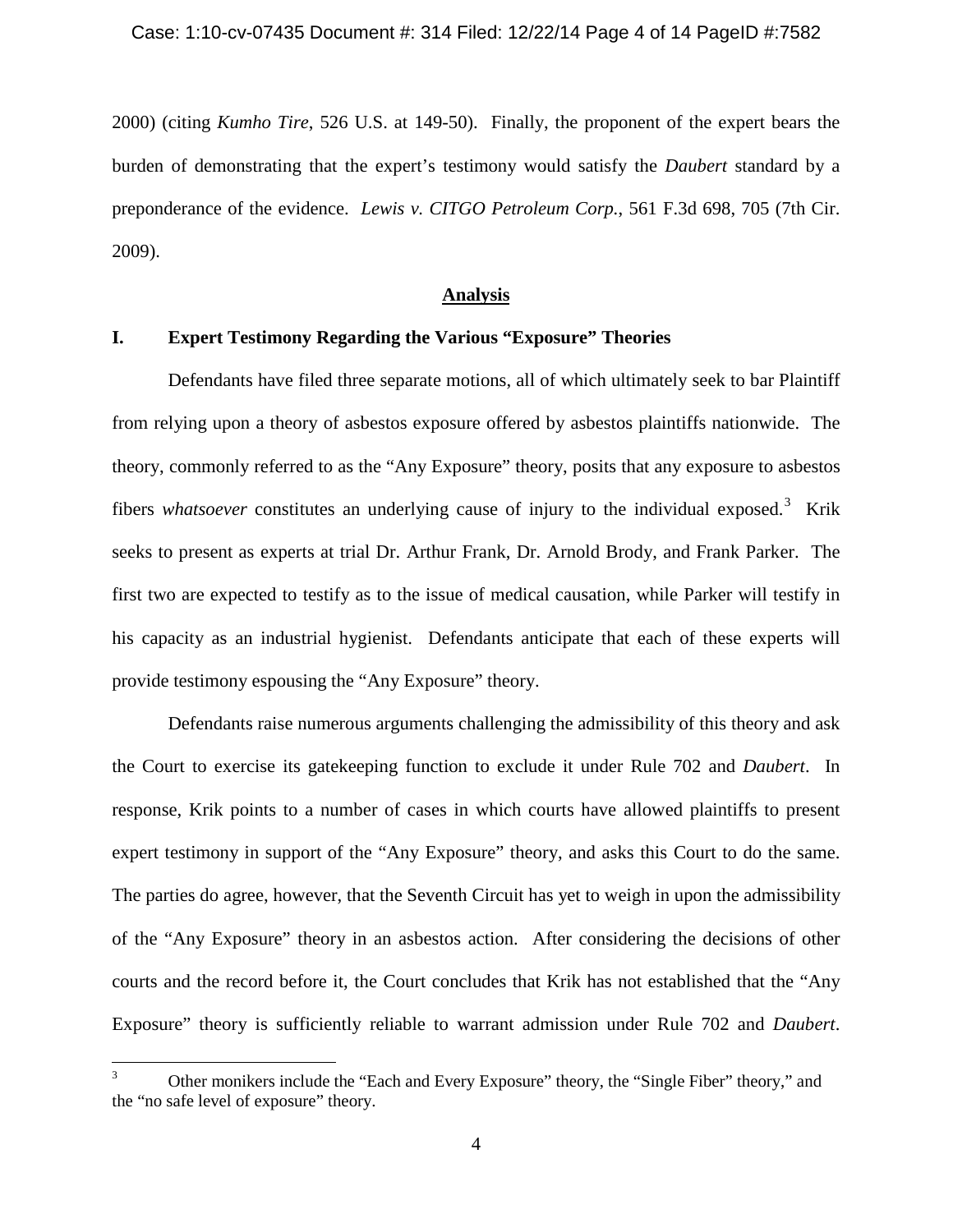#### Case: 1:10-cv-07435 Document #: 314 Filed: 12/22/14 Page 5 of 14 PageID #:7583

Accordingly, Plaintiff will be precluded from offering any expert testimony espousing the "Any Exposure" theory at trial.

As a threshold matter, the Court is presented with a choice-of-law question. Certain of the Defendants contend that Illinois substantive law controls the standard to establish causation in a personal injury case, while other Defendants rely upon maritime law. *See*, *e.g.*, Dkt. 66 (citing *Krik v. BP Am., Inc.*, No. 11-cv-63473, 2012 WL 2914238 (E.D. Pa. May 15, 2012) (determination by MDL court that maritime law is applicable to Krik's claims against Owens-Illinois). The difference is not material to this decision because, under both Illinois common law and maritime law, the "substantial contributing factor" test applies to the issue of asbestos injury causation. *See Lindstrom v. A-C Prod. Liab. Tr.*, 424 F.3d 488, 493 (6th Cir. 2005) (maritime law); *Thacker v. UNR Indus., Inc.*, 603 N.E.2d 449, 457 (Ill. 1992) (Illinois law).[4](#page-4-0)

Having addressed the choice-of-law issue, the Court now turns to the standard articulated by the Supreme Court in *Daubert*: a scientific theory or technique may be considered to be "reliable" where it (1) "can be (and has been) tested"; (2) "has been subjected to peer review and publication"; (3) has a "known or potential rate of error"; and (4) is "general[ly] accept[ed]" in the "relevant scientific community," to a sufficient degree. 509 U.S. at 593-94. Applying these factors, Defendants contend that the "Any Exposure" opinion is not scientifically reliable because it lacks a sound toxicological basis. Specifically, the "Any Exposure" opinion ignores what Defendants term a fundamental principle of toxicology, *i.e.*, that the "dose makes the poison." The "Any Exposure" theory, they contend, allows a plaintiff to skirt this fundamental

<span id="page-4-0"></span>Under this test, a plaintiff can establish causation where he can show that the worker regularly worked in the area where the defendant's asbestos product was frequently used and the worker did in fact work close enough to the area to have come into contact with the product, commonly referred to as the "frequency, regularity, and proximity" analysis. *Thacker*, 603 N.E.2d at 457. *Id*.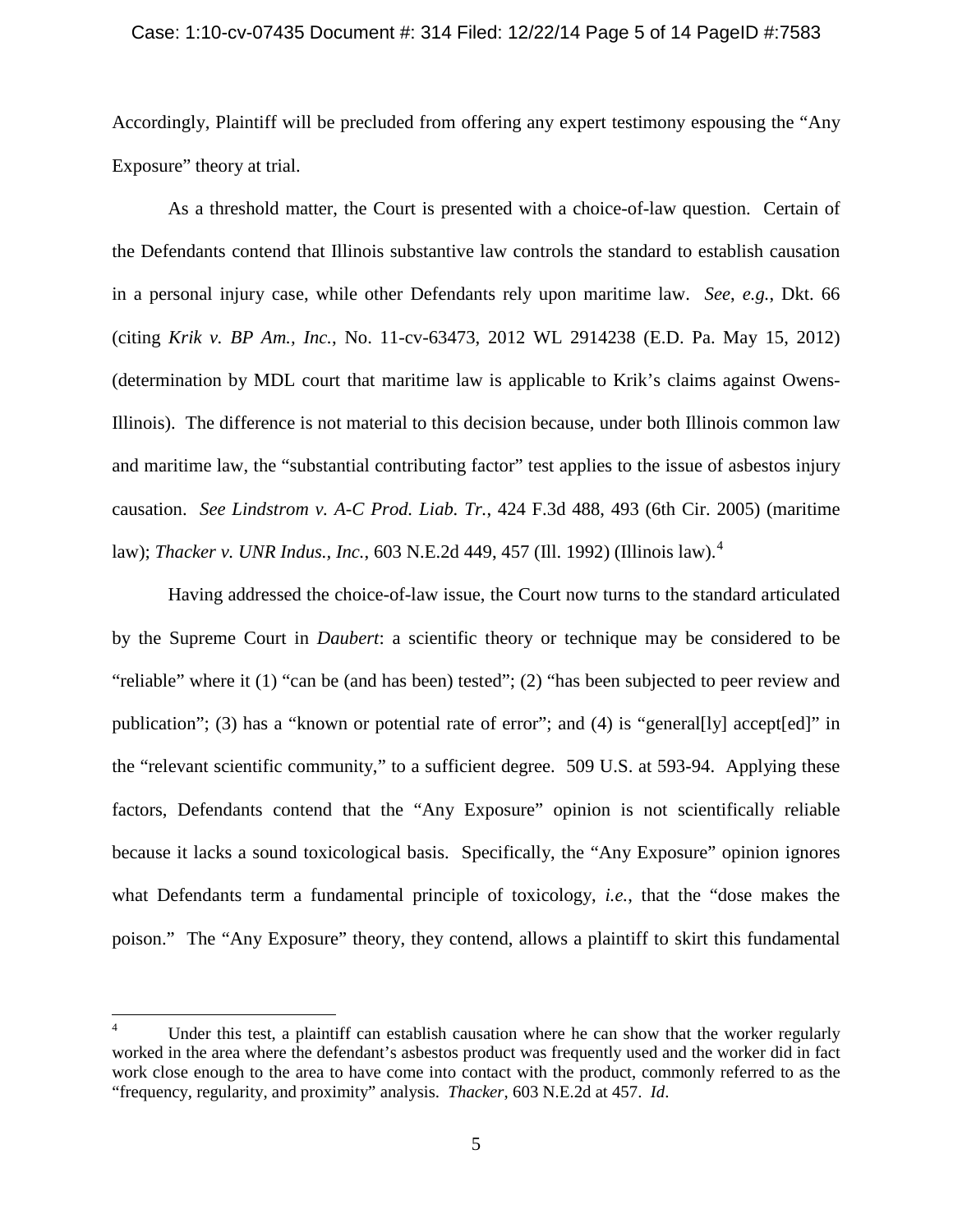#### Case: 1:10-cv-07435 Document #: 314 Filed: 12/22/14 Page 6 of 14 PageID #:7584

principle by wholly bypassing the dosage requirement. Defendants further argue that the "Any Exposure" theory is speculative and not based on any identifiable methodology or research.

For his part, Krik responds that the methodology underlying the "Any Exposure" opinion "is proper." Resp. 6. Specifically, Krik argues that the theory "was developed at an international conference of medical experts in Helsinki, Finland in 1997" and is referred to as "The Helsinki criteria." *Id.* 6-7 Krik also cites to documents from the United States Environmental Protection Agency and National Institute of Occupational Safety and Health, both of which state that there is "no safe" level of asbestos exposure. *Id.* 7. Krik further argues that Illinois law does not require plaintiffs to quantify their individual levels of exposure in order to establish causation and disagrees that there is a trend among courts to exclude the "Any Exposure" opinion, citing numerous cases that have allowed it. In the end, Krik argues that Defendants' challenges to his experts in this regard are best addressed via cross-examination at trial rather than via a *Daubert*  motion.

With that backdrop, the Court first will examine whether the "Any Exposure" theory is sufficiently reliable to pass *Daubert* muster. We start with Plaintiff's acknowledgement that the ailment that he suffers—asbestos-induced lung cancer—is dosage dependent. As Krik concedes, his own expert, Dr. Frank "stated in his deposition in this case that asbestos-related lung cancer is a dose-responsive disease." Pl.'s Resp. 6 n.5. Krik's counsel also acknowledged at oral argument that Dr. Frank and Dr. Brody each intended to present "dosage dependent theories" at trial. 4/8/14 Hearing Tr. at 39.

Yet, despite this, Plaintiff would have his experts testify that *any* exposure to asbestos, even the very first one, regardless of dosage is sufficient to cause asbestos-induced lung cancer. *See id.* at 30 (noting that Dr. Frank would testify that "any exposure, even the first exposure"

6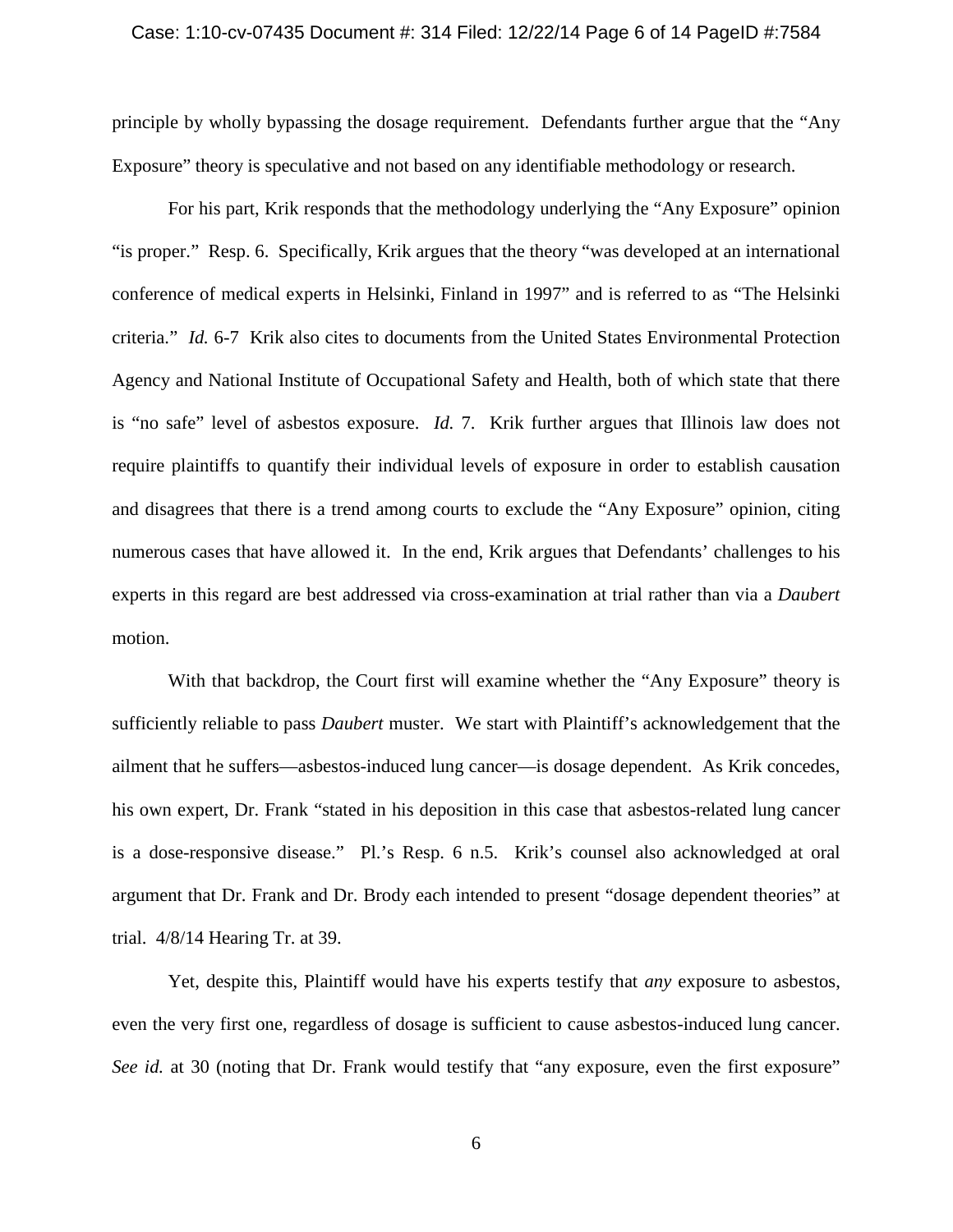#### Case: 1:10-cv-07435 Document #: 314 Filed: 12/22/14 Page 7 of 14 PageID #:7585

would be considered a substantial contributing factor); 38 (acknowledging that Dr. Frank would testify that the first exposure, no matter how limited, would be a substantial cause). In support, Krik cites to a number of studies for the proposition that there is no known threshold or safe level of asbestos exposure. *See* Pl.'s Resp. 7. But, as the Seventh Circuit observed in *Schultz v. Akzo Nobel Paints, LLC*, 721 F.3d 426, 433-34 (7th Cir. 2013), the notion that it is theoretically possible that any amount of exposure could cause injury is different from an opinion that the particular level of dosage experienced by a plaintiff was sufficient to cause his or her particular injury. *Id.* at 432 ("It is important to understand the difference between these two statements.").

In that regard, it is helpful to contrast the expert opinions in this case to those at issue in *Schultz.* There, the plaintiff, a painter, suffered from acute myeloid leukemia ("AML") and alleged that his occupational exposure to benzene caused the illness. To support his theory of causation, he offered the expert testimony of a physician, who opined that a person, like the plaintiff, who had been exposed to more than eleven parts per million-years of benzene would be at an eight-times greater risk for developing AML that the general population. *Id.* The district court excluded the testimony, but the Seventh Circuit reversed, finding the physician's testimony sufficiently reliable.

In contrast to the plaintiff in *Schultz*, Krik does not offer any expert testimony as to how much asbestos exposure he experienced and whether that dosage of exposure was sufficient to cause his lung cancer. Rather, he relies upon the "Any Exposure" theory and argues that a single exposure to asbestos is enough and every additional exposure contributed as well. The primary basis for the "Any Exposure" theory seems to be that Krik's experts cannot rule out that a single dose of asbestos causes injury. From this, they conclude that any and all exposure to asbestos is necessarily harmful. *See* 4/8/14 Hearing Tr. at 33 (Krik's counsel stated that "they always say . .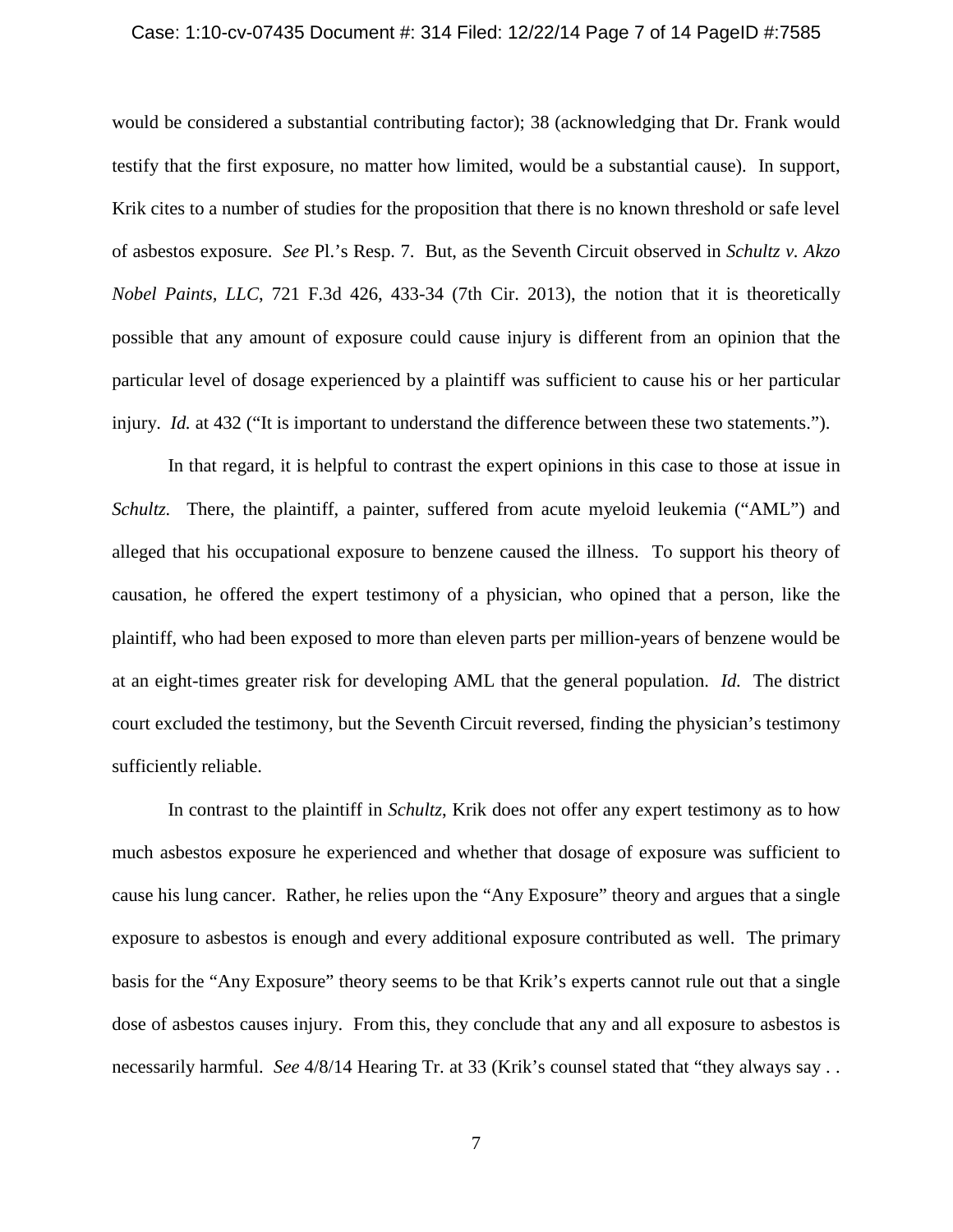#### Case: 1:10-cv-07435 Document #: 314 Filed: 12/22/14 Page 8 of 14 PageID #:7586

. that the cumulative exposure is the cause. So that's [what] Dr. Frank is saying, each exposure is [a] substantial contribution to the cumulative total."). This is not an acceptable approach for a causation expert to take. *See Schultz*, 721 F.3d at 432 (recognizing that such broad opinions give rise to concerns about "an ill-defined floor"); *see also Smith v. Ford Motor Co.*, No. 2:08-cv-630, 2013 WL 214378, at \*3 (D. Utah Jan. 18, 2013) (where a causation opinion was based upon the assumption that all asbestos exposures were contributing factors, it "asks too much from too little evidence as far as the law is concerned.").

Krik nevertheless asserts that because the precise exposure to asbestos cannot be calculated, even *de minimis* exposure satisfies the substantial contributing factor test. The Court disagrees. As the MDL court explained in its opinion denying Crane's summary judgment motion, under maritime law, "[a] mere 'minimal exposure' to a defendant's product is insufficient to establish causation." *Krik v. BP Am., Inc.*, MDL No. 875, 2012 WL 2914244, at \*1 (E.D. Pa. May 15, 2012) (quoting *Lindstrom*, 424 F.3d at 492). As *Lindstrom* teaches, "the plaintiff must show 'a high enough level of exposure that an inference that the asbestos was a substantial factor in the injury is more than conjectural.'" *Lindstrom*, 424 F.3d at 492 (quotations omitted).

Illinois law requires a similar showing. Indeed, the controlling case from the Illinois Supreme Court, *Thacker*, explicitly adopted the "frequency, regularity, and proximity" causation test "as the rule of law in Illinois," from a Fourth Circuit case entitled *Lohrmann v. Pittsburgh Corning Corp.*, 782 F.2d 1156 (4th Cir. 1986). *Thacker*, 603 N.E.2d at 457; *see also Nolan v. Weil-McLain*, 910 N.E.2d 549, 558 (Ill. 2009) (reaffirming adoption of "frequency, regularity, and proximity test"). *Lohrmann*'s holding, in turn, was based upon what the Fourth Circuit termed a "*de minimis*" rule, that "a plaintiff must prove *more than a casual or minimum contact*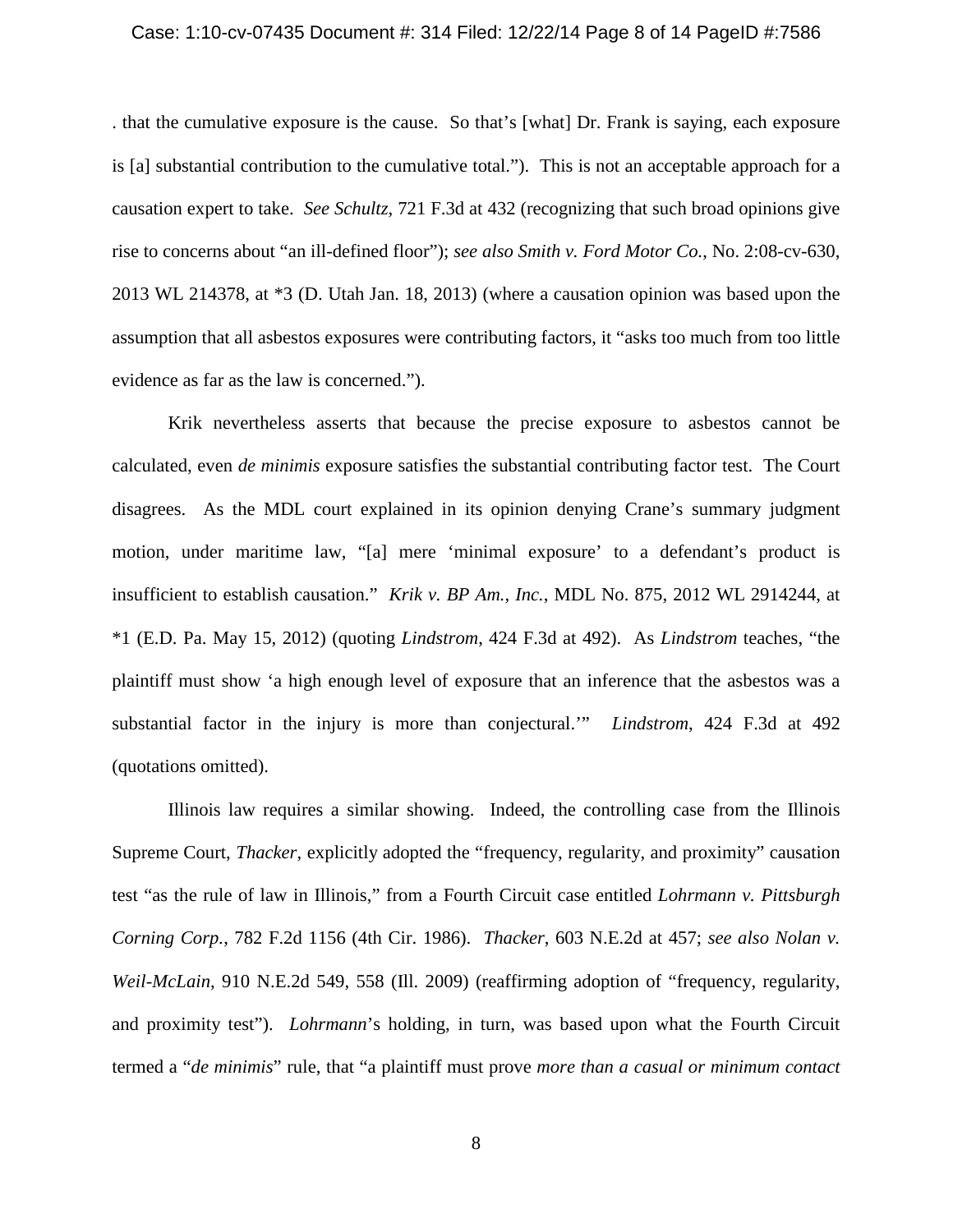#### Case: 1:10-cv-07435 Document #: 314 Filed: 12/22/14 Page 9 of 14 PageID #:7587

with the product." *Id.* at 1162 (emphasis added). Thus, Krik's argument that a single exposure or a *de minimis* exposure satisfies the substantial contributing factor test under Illinois law incorrectly states the controlling law: it is not that *de minimis* exposure is sufficient, but that more than *de minimis* exposure is required to prove causation. [5](#page-8-0) Krik's argument, therefore, is unavailing.

Next, the Court concludes that the "Any Exposure" theory also is inadmissible given Krik's experts' wholesale failure to base their opinions on facts specific to this case. *See* Rule 702(d) (requiring the expert to reliably apply the principles and methods to the facts of the case). Indeed, as other courts have cautioned when considering the admissibility of this theory, "the Court must base its opinion on the facts and testimony presented in *this* case, rather than on the testimony of experts in other cases." *Anderson v. Ford Motor Co.*, No. 2:06-CV-741 TS, 2013 WL 3179497, at \*6 (D. Utah. June 24, 2013) (emphasis added).

Here, Krik's experts provide no information regarding the amount of exposure Krik may have had to asbestos, and Dr. Frank and Parker readily admitted in their depositions that they had not considered any such information in their analysis. Frank Dep. 108, 129; Parker Dep. 70. As for Brody, his expert report includes no specific references to Krik at all. Although Dr. Frank, at least, reviewed Krik's medical records and information about his work history, he also conceded at his deposition that he was "not able to quantify the extent of" Krik's exposure to asbestoscontaining products. Frank Dep. 129.

The recent case, *Anderson v. Ford Motor Co.*, is particularly instructive. There, the court also barred experts from presenting the "Any Exposure" theory at trial in an asbestos action.

<span id="page-8-0"></span><sup>5</sup> In support of his argument, Krik cites to *Zickuhr v. Ericsson, Inc.*, 962 N.E.2d 974 (Ill. App. Ct. 2011), and *Johnson v. Owens-Corning Fiberglas Corp*., 729 N.E.2d 883 (Ill. App. Ct. 2000). But these cases applied the rule in *Thacker* requiring more than a *de minimis* amount of exposure.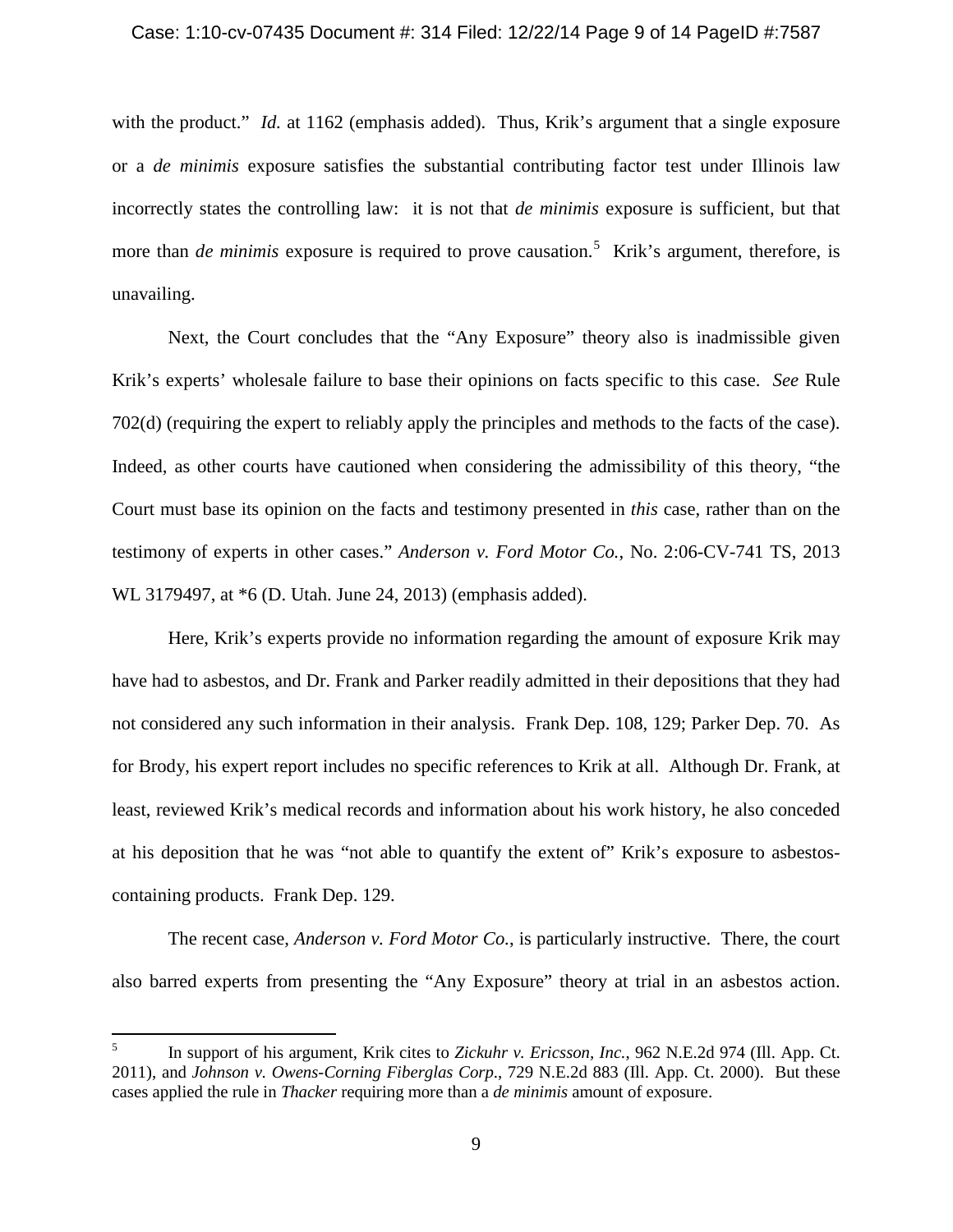#### Case: 1:10-cv-07435 Document #: 314 Filed: 12/22/14 Page 10 of 14 PageID #:7588

Critical to the *Anderson* court's decision was the fact that the experts "simply assert[ed] that any level of exposure is hazardous to human beings and fore[went] any examination of [plaintiff's] actual level of exposure." 2013 WL 3179497, at \*6. The court found that such an approach was insufficient to allow the experts to testify that the plaintiff was exposed to a sufficient dose of asbestos to cause a "significant risk" of injury. *Id.* Further, the "experts testified that they have no way of knowing which fibers or which exposure caused" plaintiff's injury, and "there [was] no known error rate for this theory." *Id.* The court continued, "Although Plaintiff has pointed to instances in which people with very little known exposure to asbestos contracted [mesothelioma,](http://web2.westlaw.com/find/default.wl?rs=WLW13.10&pbc=51E6C738&vr=2.0&findtype=UM&rp=%2ffind%2fdefault.wl&sv=Split&fn=_top&ordoc=2030858604&mt=Westlaw&docname=Ica87e4fe475411db9765f9243f53508a) it is not known if the odds of people with so little exposure contracting [mesothelioma](http://web2.westlaw.com/find/default.wl?rs=WLW13.10&pbc=51E6C738&vr=2.0&findtype=UM&rp=%2ffind%2fdefault.wl&sv=Split&fn=_top&ordoc=2030858604&mt=Westlaw&docname=Ica87e4fe475411db9765f9243f53508a) is one out of a million or one out of a hundred." *Id.* As here, the plaintiff provided a number of articles claiming that there was no known safe level of exposure to asbestos, but the court found that unavailing because the plaintiff failed to show that "the type of exposure" that he "had to Defendants' products is likely to cause mesothelioma." *Id.*

The facts in *Anderson* are similar to those in the record here. Krik's experts have not presented any individualized analysis of his level of asbestos exposure. Moreover, the expert reports and briefs filed by Krik's counsel provided this Court with only generalized citations to scientific literature, with no indication that these are the authorities upon which its experts intend to rely. Nor do Krik's experts identify any peer-reviewed scientific journal adopting the "Any Exposure" theory, or cite any medical studies that set forth a known rate of error for this analysis. Frank Dep. 54-55; Dkt. 62-3 (Brody Report) (generally referencing unidentified "peerreviewed publications and invited reviews"). Instead, Krik's experts tout the "Any Exposure" theory with little to no evaluation of the actual facts in this case. Just as the record in *Anderson*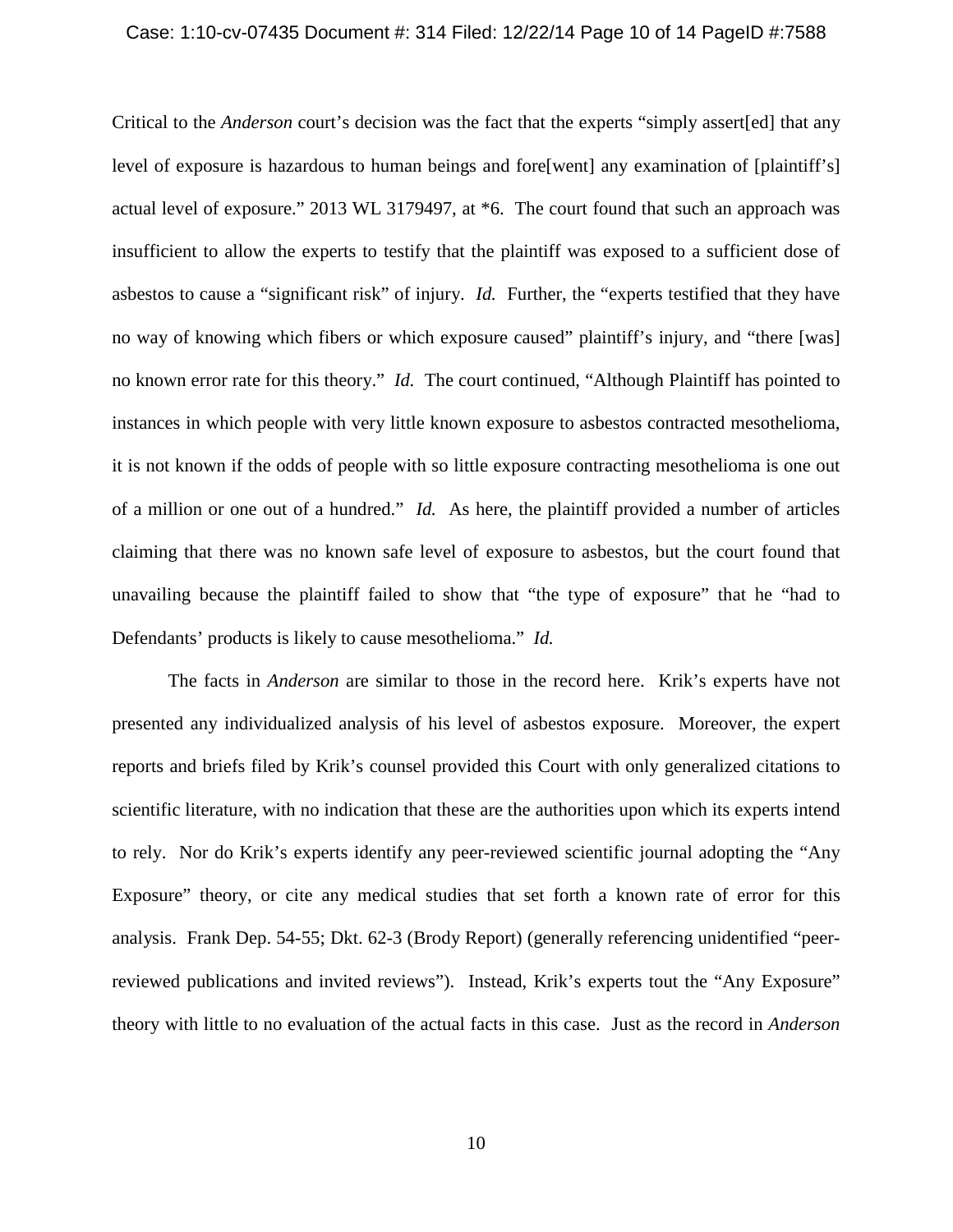was insufficient to allow the "Any Exposure" theory in the face of a *Daubert* challenge, so it is here. $^6$  $^6$ 

Lastly, Krik argues that the MDL court previously has held that the "Any Exposure" theory is admissible in this particular case. *See Schumacher v. Amtico (In re Asbestos Prods. Liab. Litig.*), No. 10-cv-01627, 2010 U.S. Dist. LEXIS 144831, at \*\*4-7 (E.D. Pa. Nov. 2, 2010). But this is not so. In *Schumacher*, the court's ruling expressly addressed the admissibility of expert testimony in light of the facts and record *in that particular case*. [7](#page-10-1) There is no indication that the court intended its ruling to have universal application and bind all of the cases that were part of the MDL proceeding.

Perhaps recognizing this, rather than arguing that the *Schumacher* decision is binding here, Krik suggests only that "[t]his court should follow the precedent of the MDL-875 supervising judge." Dkt. 79 at 5. But, the two cases are distinguishable. First, the *Schumacher*  case involved different types of allegedly asbestos-containing materials and products than those at issue here. And, perhaps more importantly, the expert in *Schumacher*, Dr. Maddox, engaged in a more detailed and case-specific analysis that any of the experts at issue here. For example, in addition to scientific literature, Dr. Maddox reviewed plaintiff's deposition and the discovery

<span id="page-10-0"></span><sup>6</sup> Numerous other courts also have barred "Any Exposure" opinions in asbestos and toxic tort actions. *See*, *e.g.*, *Moeller v. Garlock Sealing Techs., LLC*, 660 F.3d 950 (6th Cir. 2011); *Martin v. Cincinnati Gas & Elec. Co.*, 561 F.3d 439 (6th Cir. 2009); *Lindstrom v. A-C Prod. Liab. Tr.*, 424 F.3d 488 (6th Cir. 2005); *Davidson v. Georgia Pacific LLC*, No. 12-1463, 2014 WL 3510268, at \*6 (W.D. La. Jul. 14, 2014); *Smith*, 2013 WL 214378, at \*3; *Sclafani v. Air & Liquid Sys. Corp.*, No. 2:12-cv-3013- SVW-PJW, 2013 WL 2477077, at \*4 (C.D. Cal. May 9, 2013); *Betz v. Pneumo Abex*, LLC, 44 A.3d 27 (Pa. 2012); *Gregg v. V-J Auto Parts Co*., 943 A.2d 216 (Pa. 2007); *Borg-Warner Corp. v. Flores*, 232 S.W.3d 765 (Tex. 2007). *See also Pluck v. BP Oil Pipeline Co.*, 640 F.3d 671 (6th Cir. 2011) (benzene).

<span id="page-10-1"></span><sup>&</sup>lt;sup>7</sup> The *Schumacher* opinion is rife with such references: "Defendants' arguments mischaracterize Dr. Maddox's testimony *in this case*," *id.* at \*4 (emphasis added); "Dr. Maddox's underlying methodology involves reviewing *Plaintiff's testimony and Defendant's answers to interrogatories* regarding the percent of chrysotile asbestos contained in Defendants' respective products," *id.* at \*\*5-6 (emphasis added); "Dr. Maddox looks to case studies linking the specific products *at issue in the instant case* (floor tile, joint compounds, and gaskets and packing)," *id.* at \*6; and "he has cited case studies of individuals with occupational histories *similar to that of Plaintiff.*" *Id.* at \*8 (emphasis added)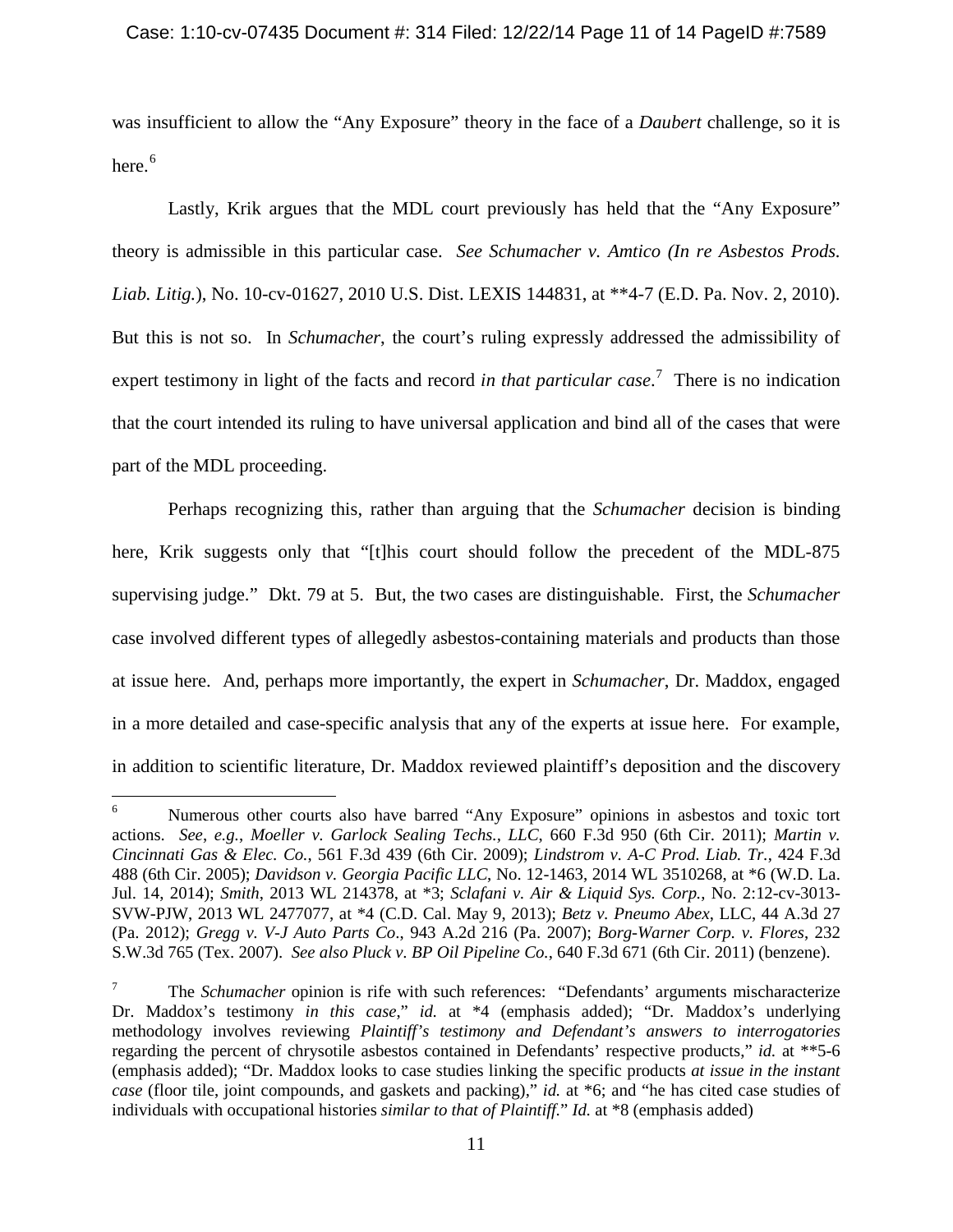materials produced in that case, as well as case studies that linked the specific products at issue to asbestos-related disease. *See id.* at \*5-6.

For these reasons, Plaintiff will be barred from offering any expert testimony espousing the "Any Exposure" theory, "Each and Every Exposure" theory, and the "Single Fiber" theory at trial.

## **II. Motion to Bar the Expert Opinions of Frank and Parker**

Mobil also has moved individually to bar testimony of Dr. Frank and Parker. Mobil seeks two forms of relief as to Dr. Frank: *first*, to preclude him from espousing the "Any Exposure" opinion; and *second*, to bar him from "offering any specific causation testimony regarding Mobil." Reply 1. Mobil also asks the Court to bar Parker from testifying that Krik "was occupationally exposed to significant concentrations of airborne asbestos" at any Mobilowned facility. *Id.* The first form of relief as to Dr. Frank has been addressed earlier in this opinion, and that portion of Mobil's motion is granted. However, for the reasons set forth below, the remainder of Mobil's motion is denied.

Mobil's remaining arguments are essentially the same as to both experts: because Dr. Frank and Parker offered no specific testimony during their depositions or in their initial expert reports tying Krik's exposure to Mobil's facility, they should be precluded from testifying as to Mobil at all. Krik responds, in relevant part, that these arguments go to the weight of the evidence and are appropriate for cross-examination, but are not grounds for exclusion under Rule 702. The Court agrees.

As the MDL court recognized in denying Mobil's motion for summary judgment, there was evidence in the record establishing that Krik "was exposed to asbestos from insulation he removed from steam lines while replacing unit heaters in 25 control rooms in ExxonMobil's premises, including during the sweeping of the insulation dust into the dustpan while not wearing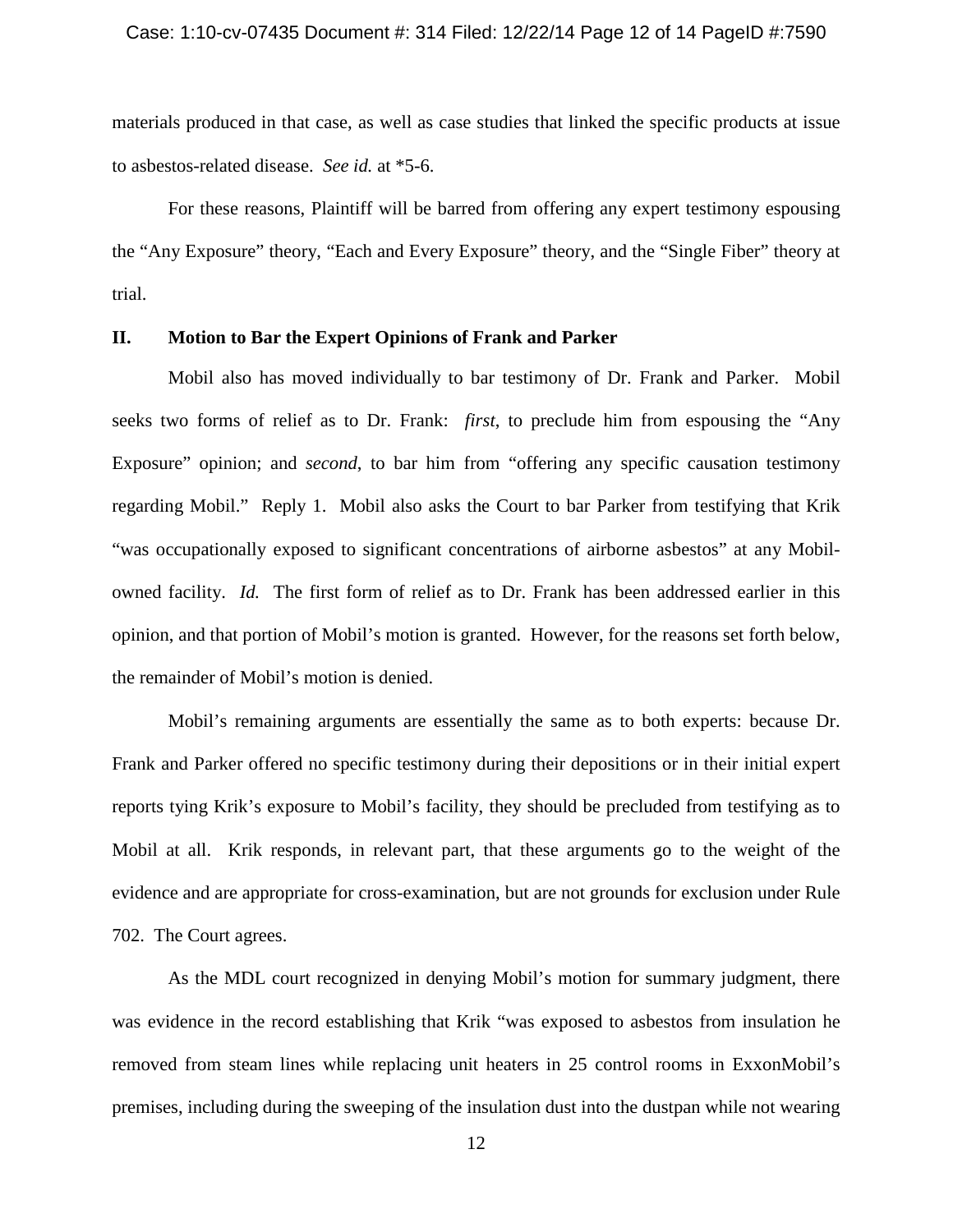### Case: 1:10-cv-07435 Document #: 314 Filed: 12/22/14 Page 13 of 14 PageID #:7591

any protective gear." Pl.'s Resp., Ex. 8 at 16. Ignoring this finding, Mobil instead rehashes its unsuccessful argument that Krik had failed to testify that any materials in the Mobil facility in which he worked contained asbestos. Clearly the MDL court felt differently; otherwise Mobil would have prevailed on summary judgment. Accordingly, to the extent that Plaintiff will present facts at trial that he was exposed to asbestos at ExxonMobil facilities and Dr. Frank and Parker will rely upon such facts at trial, the experts will be permitted to testify at trial regarding such exposure, subject to the Court's ruling precluding testimony as to the "Any Exposure" theory. Any concerns that Defendant Mobil may have with respect to the testimony of Dr. Fran and Parker can be addressed adequately by cross-examination at trial. *See*, *e.g.*, *Metavante Corp. v. Emigrant Savings Bank*, 619 F.3d 748, 762 (7th Cir. 2010) (internal quotations omitted) (holding that a court's "'determination on admissibility should not supplant the adversarial process; shaky expert testimony may be admissible, assailable by its opponents through crossexamination.'"). Therefore, Mobil's and BP Amoco's Motions to Bar the testimony of Frank and Parker are granted in part and denied in part.

### **Conclusion**

For the reasons set forth above, the Court rules as follows:

- Defendants Crane Co.'s, Marley-Wylain's, and Exxon/Mobil's Motions to Exclude the "Each and Every Exposure" Opinion offered by Drs. Frank and Brody (dkt. 62, 73, 77) are granted;
- Defendants Owens-Illinois' and Exxon/Mobil's Motions to Exclude the "Any Exposure" Opinion offered by Dr. Frank (dkt. 66, 77) are granted;
- Defendants Marley-Wylain's and Exxon/Mobil's Motions to Exclude the "Single Fiber Theory" of Dr. Frank and any others (Weil, Mobil) (dkt. 71, 77) are granted; and
- Defendant Exxon/Mobil's Motion to Bar the Expert Opinions of Frank and Parker (dkt. 67, 76, 77) is granted in part and denied in part.